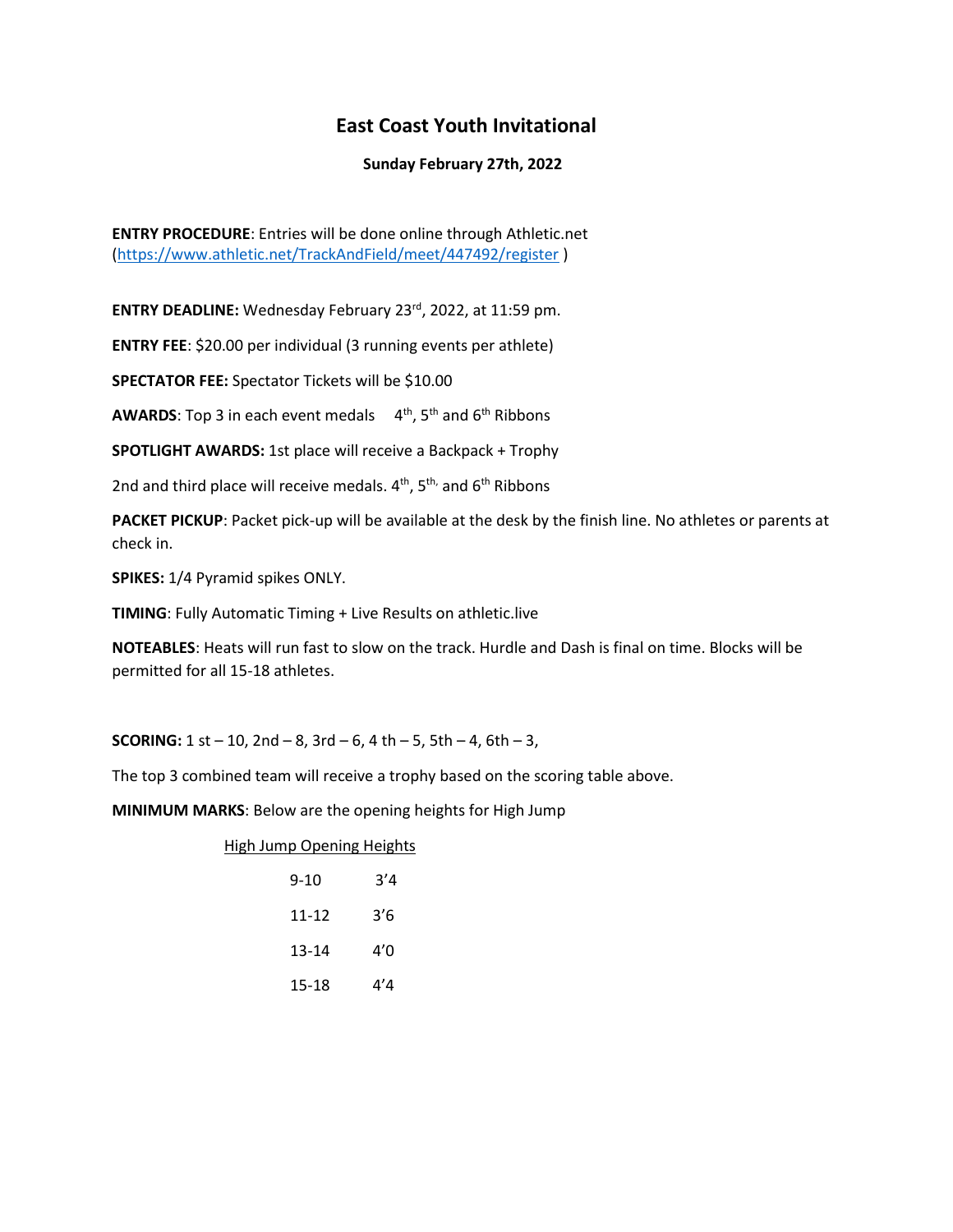### **Order of Events**

## **Throwing Events** (Shot Put) **(2 practice throws)**

| 9:00am   | Age 7-8 & 9-10 B/G |     | <b>Circle 1</b> (Left Side of the Scoreboard) |
|----------|--------------------|-----|-----------------------------------------------|
| 9:45 am  | Age 11-12          | B/G | <b>Circle 1 (Left Side of Scoreboard)</b>     |
|          |                    |     |                                               |
| 9:00am   | Age 13-14 B/G      |     | Circle 2 (Right Side of Scoreboard)           |
| 10:00am  | Age 15-18 G        |     | <b>Circle 2</b> (Right Side of Scoreboard)    |
| 11:00 am | Age 15-18 B        |     | Circle 2 (Right Side of Scoreboard)           |

**Long Jump** (1 pit only) **(No run backs)** 

Rolling Schedule

| 9:00am | Age 7-8 Girls & 9-10 Girls    |
|--------|-------------------------------|
|        | Age 7-8- Boys & 9-10 Boys     |
|        | Age 11-12-Girls & 13-14 Girls |
|        | Age 11-12-Boys & 13-14 Boys   |
|        | Age 15-18 Boys & 15-18 Girls  |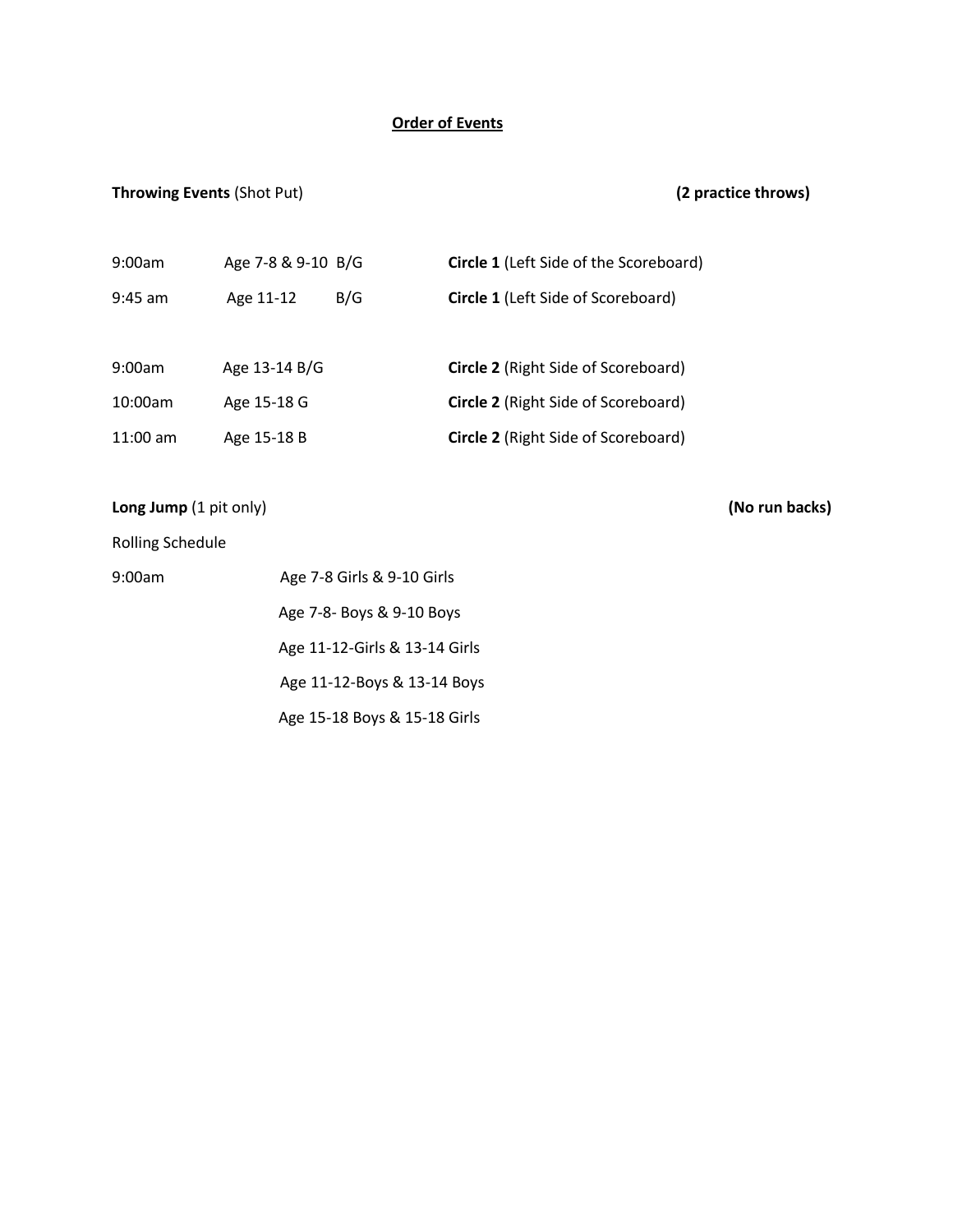## **Track Events Rolling Schedule, Fast - Slow for Overall Events - Boys then Girls**

| 9:00am           |                                                                                   |
|------------------|-----------------------------------------------------------------------------------|
|                  | 4X200m Relay (7-8) (9-10) (11-12) (13-14) (15-18)                                 |
| 3000m            | (11-12) (13-14) (15-18) (We may combine age groups by gender based on field size) |
| 55m Hurdles      | $(11-12)$ $(13-14)$ $(15-18)$                                                     |
| 55m(Final)       | $(5-6)$ $(7-8)$ $(9-10)$ $(11-12)$ $(13-14)$ $(15-18)$                            |
|                  | (Run at the same time as the 400m)                                                |
|                  |                                                                                   |
| 400 <sub>m</sub> | $(7-8)$ $(9-10)$ $(11-12)$ $(13-14)$ $(15-18)$                                    |
|                  | (Run as the same time as the 55m dash)                                            |
|                  |                                                                                   |
| 800 <sub>m</sub> | $(7-8)$ $(9-10)$ $(11-12)$ $(13-14)$ $(15-18)$                                    |
|                  |                                                                                   |
| 200 <sub>m</sub> | $(5-6)$ $(7-8)$ $(9-10)$ $(11-12)$ $(13-14)$ $(15-18)$                            |

## **\*\*\* Spotlight Event**